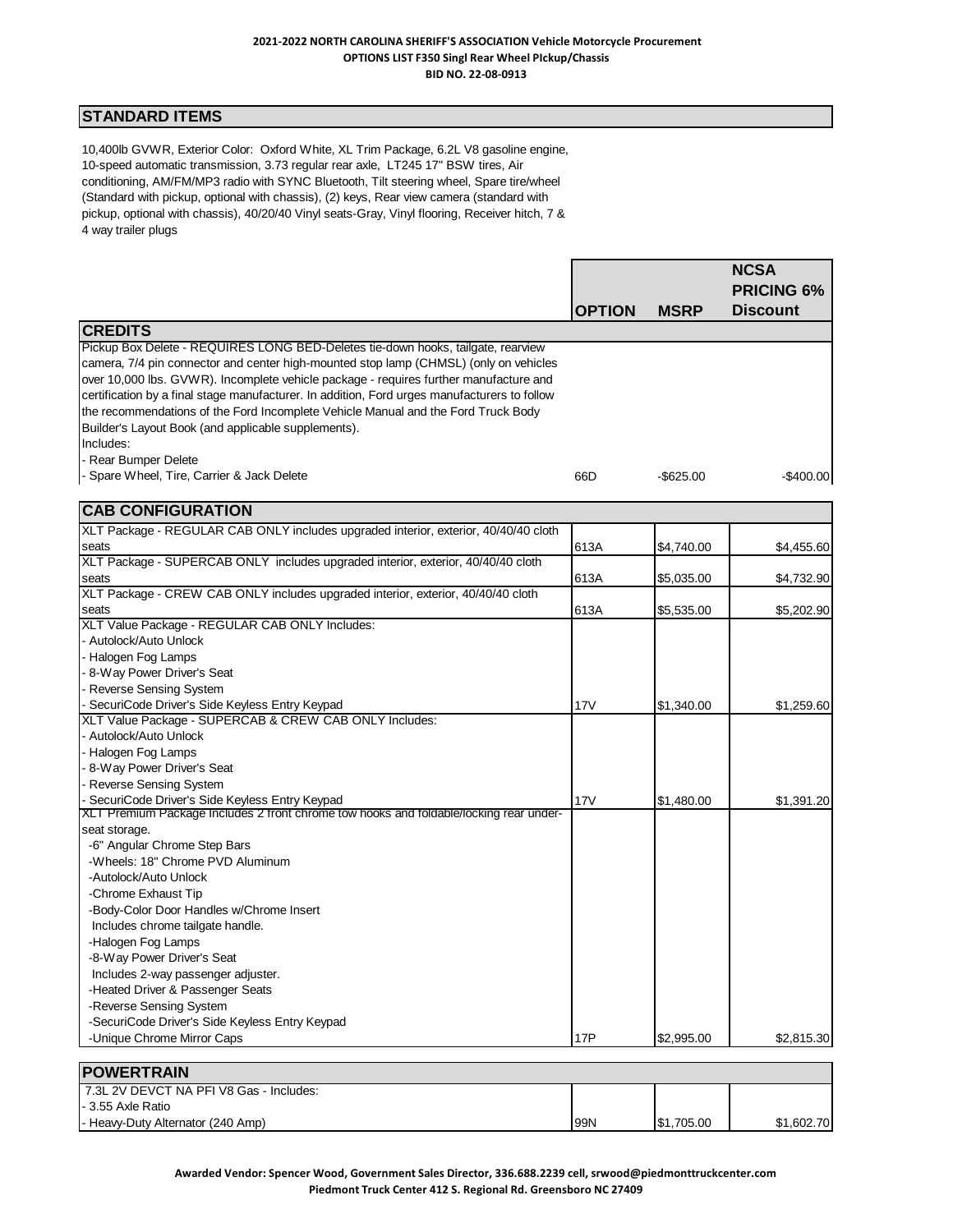| BID NO. 22-08-0913                                                                                                                                                                                                                                                                                                                                                                                                                                                                                                                                                                                                                                                                                                                                                                                                                                                                                                                                                                                                                                                                                                                                                                                                              |     |             |            |
|---------------------------------------------------------------------------------------------------------------------------------------------------------------------------------------------------------------------------------------------------------------------------------------------------------------------------------------------------------------------------------------------------------------------------------------------------------------------------------------------------------------------------------------------------------------------------------------------------------------------------------------------------------------------------------------------------------------------------------------------------------------------------------------------------------------------------------------------------------------------------------------------------------------------------------------------------------------------------------------------------------------------------------------------------------------------------------------------------------------------------------------------------------------------------------------------------------------------------------|-----|-------------|------------|
| 6.7L 4V OHV Power Stroke V8 Turbo Diesel B20 - Includes manual push-button engine-<br>exhaust braking and intelligent oil-life monitor.<br>Includes:<br>- 3.31 Axle Ratio<br>- 175 Amp Heavy Duty Alternator<br>- Dual 78-AH 750 CCA Batteries                                                                                                                                                                                                                                                                                                                                                                                                                                                                                                                                                                                                                                                                                                                                                                                                                                                                                                                                                                                  |     |             |            |
| - 29 Gallon Fuel Tank                                                                                                                                                                                                                                                                                                                                                                                                                                                                                                                                                                                                                                                                                                                                                                                                                                                                                                                                                                                                                                                                                                                                                                                                           | 99T | \$10,495.00 | \$9,865.30 |
| Electronic-Locking w/3.31 Axle Ratio                                                                                                                                                                                                                                                                                                                                                                                                                                                                                                                                                                                                                                                                                                                                                                                                                                                                                                                                                                                                                                                                                                                                                                                            | X3H | \$390.00    | \$366.60   |
| Electronic-Locking w/3.55 Axle Ratio                                                                                                                                                                                                                                                                                                                                                                                                                                                                                                                                                                                                                                                                                                                                                                                                                                                                                                                                                                                                                                                                                                                                                                                            | X3J | \$390.00    | \$366.60   |
| Electronic-Locking w/3.73 Axle Ratio                                                                                                                                                                                                                                                                                                                                                                                                                                                                                                                                                                                                                                                                                                                                                                                                                                                                                                                                                                                                                                                                                                                                                                                            | X3E | \$390.00    | \$366.60   |
| Electronic-Locking w/4.30 Axle Ratio                                                                                                                                                                                                                                                                                                                                                                                                                                                                                                                                                                                                                                                                                                                                                                                                                                                                                                                                                                                                                                                                                                                                                                                            | X4M | \$390.00    | \$366.60   |
| CNG/Propane Gaseous Engine Prep Package - Includes hardened engine intake valves,<br>valve seats and bi-fuel manifold. Note: This package does not include CNG/propane fuel<br>tanks, lines, etc. Vehicle will be equipped with the standard factory gasoline fuel system.<br>Additional equipment combined with certified calibration reflash is required, from an external<br>upfitter, to convert the vehicle to a CNG/propane fueled vehicle. See Alternative Fuel Buyers<br>Guide: www.ford.com/altfuelbuyersguide. Ford Motor Company does not provide an exhaust<br>or evaporative emissions certificate with this option when converted to use CNG or propane<br>fuel. Ford does not represent that a vehicle converted to use CNG or propane will comply<br>with all applicable U.S. or Canadian safety standards. It is the responsibility of the final<br>stage manufacturer (body-builder, installer, alterer or subsequent stage manufacturer) to<br>determine that any vehicle converted to use CNG or propane complies with U.S. Federal,<br>California or Canadian exhaust and evaporative emission requirements, Federal fuel<br>economy standards, U.S. and Canadian safety standards, labeling and any other |     |             |            |
| requirements                                                                                                                                                                                                                                                                                                                                                                                                                                                                                                                                                                                                                                                                                                                                                                                                                                                                                                                                                                                                                                                                                                                                                                                                                    | 98F | \$315.00    | \$296.10   |

| <b>WHEELS/TIRES</b>                                                              |            |          |          |
|----------------------------------------------------------------------------------|------------|----------|----------|
| Tires: LT245/75Rx17E BSW A/T                                                     | <b>TBM</b> | \$165.00 | \$155.10 |
| Tires: LT265/70Rx17E OWL A/T                                                     | <b>TCD</b> | \$455.00 | \$427.70 |
| Tires: LT275/65Rx18E BSW A/S - requires 18" wheels (64F) or STX Package (17S) or |            |          |          |
| XLT Package (603A)                                                               | 'тсн       | \$0.00   | \$0.00   |
| Tires: LT275/70Rx18E BSW A/T (4)                                                 | <b>TDX</b> | \$265.00 | \$249.10 |
| Tires: LT275/70Rx18E OWL A/T (4)                                                 | <b>TDU</b> | \$290.00 | \$272.60 |
| Spare Tire, Wheel, Carrier & Jack - standard with pickup, optional with chassis  | 512        | \$295.00 | \$277.30 |
| Wheels: 18" Argent Painted Steel                                                 | <b>64F</b> | \$455.00 | \$427.70 |

| <b>SEATS &amp; SEAT TRIM</b>                                                           |     |          |          |
|----------------------------------------------------------------------------------------|-----|----------|----------|
| REGULAR CAB & SUPERCAB ONLY Cloth 40/20/40 Split Bench Seat-Includes center            |     |          |          |
| armrest, cupholder, storage and driver's side manual lumbar                            | 1S  | \$100.00 | \$94.00  |
| CREW CAB ONLY Cloth 40/20/40 Split Bench Seat-Includes center armrest, cupholder,      |     |          |          |
| storage and driver's side manual lumbar                                                | l1S | \$315.00 | \$296.10 |
| REGULAR CAB & SUPERCAB & CREW CAB Vinyl 40/Mini-Console/40 Front Seat -                |     |          |          |
| Includes driver's side manual lumbar                                                   | LS  | \$355.00 | \$333.70 |
| <b>IREGULAR CAB &amp; SUPERCAB ONLY Cloth 40/Mini-Console/40 Front Seat - Includes</b> |     |          |          |
| Idriver's side manual lumbar                                                           | l4S | \$515.00 | \$484.10 |
| ICREW CAB ONLY Cloth 40/Mini-Console/40 Front Seat - Includes driver's side manual     |     |          |          |
| lumbar                                                                                 | l4S | \$615.00 | \$578.10 |
| <b>ISUPERCAB &amp; CREW CAB ONLY Cloth 40/Console/40 Front Seats - XLT ONLY -</b>      |     |          |          |
| Includes 2-way adjustable driver/passenger headrests and driver's side manual lumbar.  |     |          |          |
| Includes:                                                                              |     |          |          |
| -Flow-Through Console                                                                  |     |          |          |
| Includes 110V/400W outlet in rear.                                                     | l2S | \$945.00 | \$888.30 |
|                                                                                        |     |          |          |

**OTHER OPTIONS**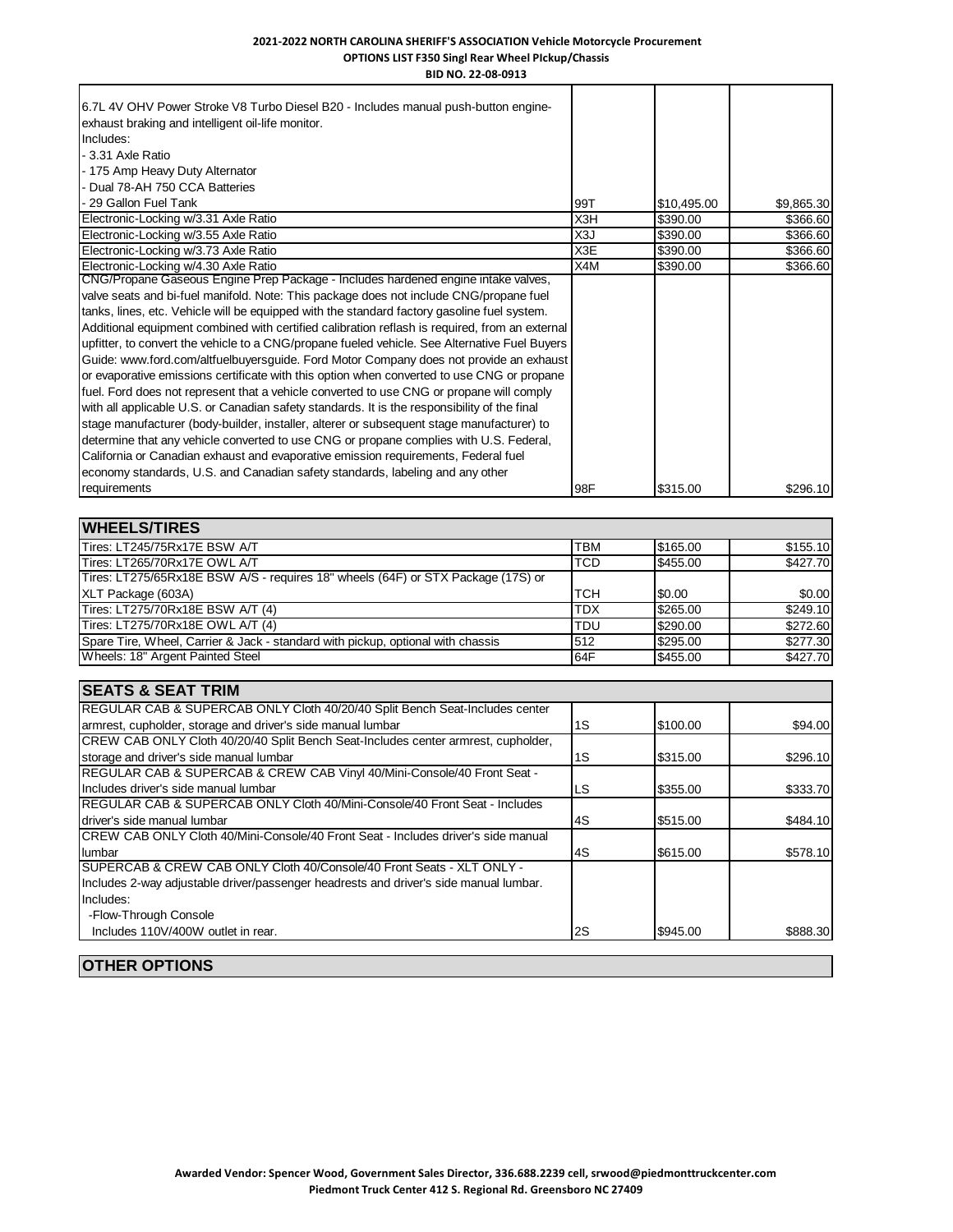| BID NO. 22-08-0913                                                                                                                                                                                                                                                                                                                                                                                                                                                                           |            |                      |            |
|----------------------------------------------------------------------------------------------------------------------------------------------------------------------------------------------------------------------------------------------------------------------------------------------------------------------------------------------------------------------------------------------------------------------------------------------------------------------------------------------|------------|----------------------|------------|
| Power Equipment Group - Regular cab only-Deletes passenger-side lock cylinder. Includes<br>upgraded door trim panel.<br>Includes:<br>- Accessory Delay<br>Trailer Tow Mirrors w/Power Heated Glass<br>Includes manual folding, manually telescoping and heated convex spotter mirror.<br><b>Advanced Security Pack</b><br>Includes SecuriLock Passive Anti-Theft System (PATS) and inclination/intrusion sensors.<br>Power Locks<br>Power Tailgate Lock<br><b>Power Front Seat Windows</b>   |            |                      |            |
| Includes 1-touch up/down driver/passenger window.                                                                                                                                                                                                                                                                                                                                                                                                                                            |            |                      |            |
| Remote Keyless Entry                                                                                                                                                                                                                                                                                                                                                                                                                                                                         | 90L        | \$915.00             | \$860.10   |
| Power Equipment Group - Supercab only-Deletes passenger-side lock cylinder. Includes<br>upgraded door trim panel.<br>Includes:<br><b>Accessory Delay</b><br>Trailer Tow Mirrors w/Power Heated Glass<br>Includes manual folding, manually telescoping and heated convex spotter mirror.<br><b>Advanced Security Pack</b><br>Includes SecuriLock Passive Anti-Theft System (PATS) and inclination/intrusion sensors.<br>Power Locks<br>Power Tailgate Lock<br><b>Power Front Seat Windows</b> |            |                      |            |
| Includes 1-touch up/down driver/passenger window.<br>Remote Keyless Entry                                                                                                                                                                                                                                                                                                                                                                                                                    | 90L        | \$915.00             | \$860.10   |
| upgraded door trim panel.<br>Includes:<br><b>Accessory Delay</b><br>Trailer Tow Mirrors w/Power Heated Glass<br>Includes manual folding, manually telescoping and heated convex spotter mirror.<br><b>Advanced Security Pack</b><br>Includes SecuriLock Passive Anti-Theft System (PATS) and inclination/intrusion sensors.<br>Power Locks<br>Power Tailgate Lock<br><b>Power Front Seat Windows</b><br>Includes 1-touch up/down driver/passenger window.<br><b>Remote Keyless Entry</b>     | 90L        | \$1,125.00           | \$1,057.50 |
| XL Value Package - Includes:                                                                                                                                                                                                                                                                                                                                                                                                                                                                 |            |                      |            |
| Bright Chrome Hub Covers & Center Ornaments<br><b>Chrome Front Bumper</b><br>Chrome Rear Step Bumper<br>Steering Wheel-Mounted Cruise Control                                                                                                                                                                                                                                                                                                                                                | 96V        | \$395.00             | \$371.30   |
| STX Appearance Package - Includes STX fender vent badge.<br>Includes:<br><b>Bright Chrome Grille</b><br>Bright Chrome Hub Covers & Center Ornaments<br><b>Chrome Front Bumper</b><br>Chrome Rear Step Bumper<br>Steering Wheel-Mounted Cruise Control<br>Wheels: 18" Sparkle Silver Painted Cast Aluminum<br>Includes bright hub covers/center ornaments.<br>Tires: LT275/65Rx18E BSW A/S<br>Spare may not be the same as road tire.                                                         | <b>17S</b> | \$1,825.00           | \$1,715.50 |
| FX4 Off-Road Package - Includes:<br><b>Hill Descent Control</b><br>Off-Road Specifically Tuned Shock Absorbers<br>Includes front/rear.<br>Transfer Case & Fuel Tank Skid Plates                                                                                                                                                                                                                                                                                                              |            |                      |            |
| Unique FX4 Off-Road Box Decal<br>Snow Plow Prep Package                                                                                                                                                                                                                                                                                                                                                                                                                                      | 17X<br>473 | \$400.00<br>\$250.00 | \$376.00   |
|                                                                                                                                                                                                                                                                                                                                                                                                                                                                                              |            |                      | \$235.00   |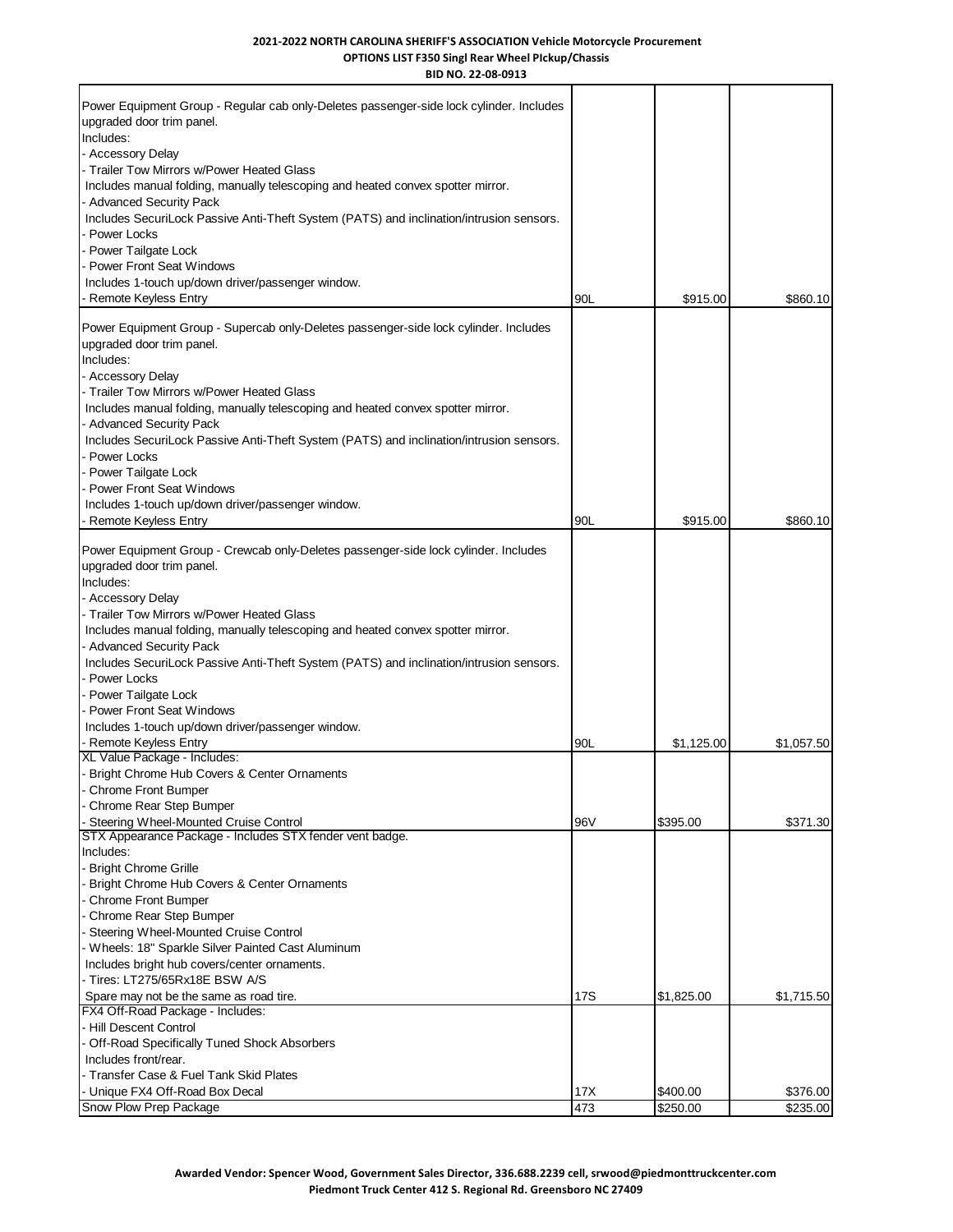| BID NO. 22-08-0913                                                                                                                                                                                                                                                                                                                                                                                                                                                                                                                                                                                                                       |                  |                      |                      |
|------------------------------------------------------------------------------------------------------------------------------------------------------------------------------------------------------------------------------------------------------------------------------------------------------------------------------------------------------------------------------------------------------------------------------------------------------------------------------------------------------------------------------------------------------------------------------------------------------------------------------------------|------------------|----------------------|----------------------|
| Camper Package - Includes extra heavy-service front springs (2 up upgrade above the<br>spring computer selected as a consequence of options chosen. Not included if maximum<br>springs have been computer selected as standard equipment), rear auxiliary springs and<br>slide-in camper certification. Note 1: Salesperson's Source Book or Ford RV Trailer Towing<br>Guide should be consulted for specific trailer towing or camper limits and corresponding<br>required equipment, axle ratios and model availability. Note 2: May result in deterioration of<br>ride quality when vehicle is not equipped with camper.<br>Includes: |                  |                      |                      |
| - Rear Stabilizer Bar                                                                                                                                                                                                                                                                                                                                                                                                                                                                                                                                                                                                                    | 471              | \$160.00             | \$150.40             |
| Snow Plow/Camper Package - Includes computer selected springs for snowplow<br>application and heavy service front springs (1 up upgrade above<br>the spring computer selected as a consequence of options chosen. Not included if<br>maximum springs have been computer selected as standard equipment) and slide-in<br>camper certification                                                                                                                                                                                                                                                                                             | 47B              |                      |                      |
|                                                                                                                                                                                                                                                                                                                                                                                                                                                                                                                                                                                                                                          |                  | \$305.00             | \$230.30             |
| Heavy-Service Front Suspension Package - Includes heavy-service front springs (1 up<br>upgrade above the spring computer selected as a consequence of options<br>chosen. Not included if maximum springs have been computer selected as standard<br>equipment). Recommended only on vehicles which will permanently utilize aftermarket<br>equipment such as heavy-duty winches, brush guards or other apparatus which loads the<br>front axle to the specified Gross Axle Weight Rating (GAWR). Note 1: Vehicle ride height<br>will increase with the addition of this package. Note 2: May result in deterioration of ride             |                  |                      |                      |
| quality when vehicle is not equipped with front end utility attachment                                                                                                                                                                                                                                                                                                                                                                                                                                                                                                                                                                   | 67H              | \$125.00             | \$117.50             |
| Heavy-Service Package for Pickup Box Delete - Includes heavy-service front springs (200<br>Ibs. upgrade above the spring computer selected as a consequence of options chosen. Not<br>included if maximum springs have been computer selected as standard equipment) and<br>rear auxiliary springs. Note: Salesperson's Source Book or Ford RV Trailer Towing Guide<br>should be consulted for specific trailer towing or camper limits and corresponding required<br>equipment, axle ratios and model availability. Includes:                                                                                                           |                  |                      |                      |
| Rear Stabilizer Bar                                                                                                                                                                                                                                                                                                                                                                                                                                                                                                                                                                                                                      | 63R              | \$125.00             | \$117.50             |
| Transfer Case & Fuel tank skid plates                                                                                                                                                                                                                                                                                                                                                                                                                                                                                                                                                                                                    | 41P              | \$100.00             | \$94.00              |
| <b>Engine Block Heater</b>                                                                                                                                                                                                                                                                                                                                                                                                                                                                                                                                                                                                               | 41H              | \$100.00             | \$94.00              |
| Transmission Power Take-off Provision                                                                                                                                                                                                                                                                                                                                                                                                                                                                                                                                                                                                    | 62R              | \$280.00             | \$263.20             |
| Engine Idle Shut Down - 5 Minutes                                                                                                                                                                                                                                                                                                                                                                                                                                                                                                                                                                                                        | 86A              | \$250.00             | \$235.00             |
| Engine Idle Shut Down - 10 Minutes<br>Engine Idle Shut Down - 15 Minutes                                                                                                                                                                                                                                                                                                                                                                                                                                                                                                                                                                 | 86B<br>86C       | \$250.00<br>\$250.00 | \$235.00<br>\$235.00 |
| Engine Idle Shut Down - 20 Minutes                                                                                                                                                                                                                                                                                                                                                                                                                                                                                                                                                                                                       | 86D              | \$250.00             | \$235.00             |
| Operator Commanded Regeneration (OCR) - requires Diesel engine (99T)                                                                                                                                                                                                                                                                                                                                                                                                                                                                                                                                                                     | 98R              | \$250.00             | \$235.00             |
| Dual 78 AH Battery                                                                                                                                                                                                                                                                                                                                                                                                                                                                                                                                                                                                                       | 86M              | \$210.00             | \$197.40             |
| <b>BoxLink</b>                                                                                                                                                                                                                                                                                                                                                                                                                                                                                                                                                                                                                           | 66B              | \$75.00              | \$70.50              |
| Audible Lane Departure Warning                                                                                                                                                                                                                                                                                                                                                                                                                                                                                                                                                                                                           | 60C              | \$115.00             | \$108.10             |
| Blind Spot Information System (BLIS) - Includes cross-traffic alert and trailer tow (BLIS<br>sensor in taillamp)                                                                                                                                                                                                                                                                                                                                                                                                                                                                                                                         | 60B              | \$540.00             | \$507.60             |
| Warn M12000 (12,000lb) winch, grill guard (center uprights)                                                                                                                                                                                                                                                                                                                                                                                                                                                                                                                                                                              | M12000           | \$4,102.00           | \$3,855.88           |
| Grille Guard with headlight guards - one piece<br>Winch headlight guards                                                                                                                                                                                                                                                                                                                                                                                                                                                                                                                                                                 | GG<br><b>HLG</b> | \$895.00<br>\$325.00 | \$841.30<br>\$305.50 |
| Power-Adjustable Pedals - XLT Package only                                                                                                                                                                                                                                                                                                                                                                                                                                                                                                                                                                                               | 62M              | \$120.00             | \$112.80             |
| Pre-Collision Assist - Includes Automatic Emergency Braking (AEB), automatic high beam                                                                                                                                                                                                                                                                                                                                                                                                                                                                                                                                                   |                  |                      |                      |
| and forward collision warning                                                                                                                                                                                                                                                                                                                                                                                                                                                                                                                                                                                                            | 94P              | \$115.00             | \$108.10             |
| 240 Amp Alternator                                                                                                                                                                                                                                                                                                                                                                                                                                                                                                                                                                                                                       | 67E              | \$85.00              | \$79.90              |
| 397 Amp Alternator                                                                                                                                                                                                                                                                                                                                                                                                                                                                                                                                                                                                                       | 67B              | \$115.00             | $\overline{$}108.10$ |
| PowerScope Trailer Tow Mirrors w/Heat - Includes power-folding with Autofold, telescoping,<br>power glass, turn signal, high intensity LED security approach lamps and utility lighting                                                                                                                                                                                                                                                                                                                                                                                                                                                  |                  |                      |                      |
| system (LED side-mirror spotlights) - XLT only<br>LED Box Lighting - Includes LED Center High-Mounted Stop Lamp (CHMSL)                                                                                                                                                                                                                                                                                                                                                                                                                                                                                                                  | 54F<br>66L       | \$280.00             | \$263.20             |
| Trailer Brake Controller - Verified to be compatible with select electric over hydraulic brakes.                                                                                                                                                                                                                                                                                                                                                                                                                                                                                                                                         |                  | \$60.00              | \$56.40              |
| Includes smart trailer tow connector.                                                                                                                                                                                                                                                                                                                                                                                                                                                                                                                                                                                                    | 52B              | \$270.00             | \$253.80             |
| 5th Wheel/Gooseneck Hitch Prep Package                                                                                                                                                                                                                                                                                                                                                                                                                                                                                                                                                                                                   | 53W              | \$500.00             | \$470.00             |
| Platform Running Boards-REGULAR CAB ONLY                                                                                                                                                                                                                                                                                                                                                                                                                                                                                                                                                                                                 | 18B              | \$320.00             | \$300.80             |
| Platform Running Boards-SUPERCAB & CREW CAB ONLY                                                                                                                                                                                                                                                                                                                                                                                                                                                                                                                                                                                         | 18B              | \$445.00             | \$418.30             |
| 6" Angular Chrome Step Bar                                                                                                                                                                                                                                                                                                                                                                                                                                                                                                                                                                                                               | 18C<br>872       | \$695.00             | \$653.30             |
| Rear View Camera & Prep Kit - required with pickup box delete<br>Halogen Fog Lamps (req. XL Décor Group (17F) on XL)                                                                                                                                                                                                                                                                                                                                                                                                                                                                                                                     | 595              | \$415.00<br>\$130.00 | \$390.10<br>\$122.20 |
| Rear CHMSL Camera - Display in center stack screen. Includes LED Center High-Mounted                                                                                                                                                                                                                                                                                                                                                                                                                                                                                                                                                     |                  |                      |                      |
| Stop Lamp (CHMSL) with cargo light and rear video camera                                                                                                                                                                                                                                                                                                                                                                                                                                                                                                                                                                                 | 873              | \$200.00             | \$188.00             |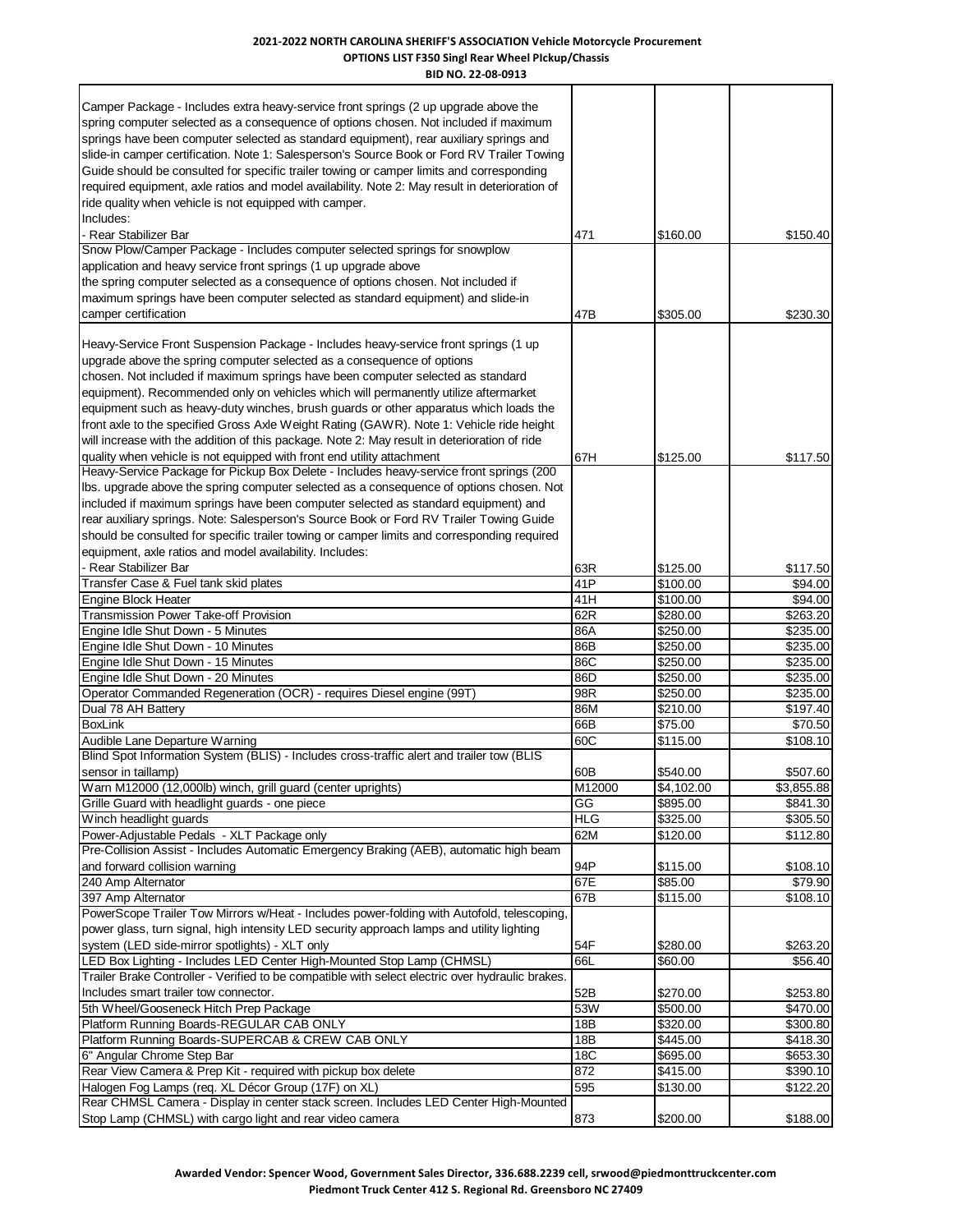**BID NO. 22-08-0913**

| Pro Trailer Backup Assist - Includes:                                                                 |                         |                        |                        |
|-------------------------------------------------------------------------------------------------------|-------------------------|------------------------|------------------------|
| - Lane-Keeping Alert                                                                                  |                         |                        |                        |
| Ultimate Trailer Tow Camera System                                                                    |                         |                        |                        |
| Includes rear view camera, 360 degree camera system, rear CHMSL camera, trailer                       |                         |                        |                        |
| reverse guidance and LED center                                                                       |                         |                        |                        |
| high-mounted stop lamp                                                                                | 53R                     | \$1,655.00             | \$1,555.70             |
| <b>LED Roof Clearance Lights</b>                                                                      | 592                     | \$95.00                | \$89.30                |
| Tailgate Step & Handle                                                                                | 85G                     | \$375.00               | \$352.50               |
| Tough Bed Spray-In Bedliner                                                                           | 85S                     | \$595.00               | \$559.30               |
| Fixed Rear-Window w/Defrost                                                                           | 43B                     | \$60.00                | \$56.40                |
| All-Weather Floor Mats - XLT Package only                                                             | 16T                     | \$130.00               | \$122.20               |
| Carpet Delete - Replaced with black flooring - XLT Package only                                       | 166                     | $-$37.23$              | $-$ \$35.00            |
| <b>Privacy Glass</b>                                                                                  | 924                     | \$30.00                | \$28.20                |
| 110V/400W Outlet - Includes 1 in-dash mounted outlet                                                  | 43C                     | \$175.00               | \$164.50               |
| Color-Coordinated Full Carpet w/Floor Mats                                                            | 16F                     | \$60.00                | \$56.40                |
| Rapid-Heat Supplemental Cab Heater - Includes:                                                        |                         |                        |                        |
| - 397 Amp Alternator                                                                                  | 41 A                    | \$250.00               | \$235.00               |
| <b>Remote Start System</b>                                                                            | 76S                     | \$250.00               | \$235.00               |
| Upfitter Switches (6) - Located in overhead console                                                   | 66S                     | \$165.00               | \$155.10               |
|                                                                                                       |                         |                        |                        |
| SYNC 3 Communications & Entertainment System - Includes enhanced voice recognition,                   |                         |                        |                        |
| 8" LCD capacitive touch screen, 4.2" productivity screen in IP cluster, AppLink, 911 Assist,          |                         |                        |                        |
| Apple CarPlay and Android Auto capability and 2 smart charging USB-C ports.                           | 913                     | \$450.00               | \$423.00               |
| SiriusXM Radio                                                                                        | $\overline{39S}$        | \$185.00               | \$173.90               |
| Voice-Activated Navigation - XLT Package only                                                         | $\overline{21N}$        | \$570.00               | \$535.80               |
| Aluminum Crossbed Toolbox - Defender Series by Weather Guard                                          | 62X                     | \$575.00               |                        |
| Premium Aluminum Crossbed Toolbox - Model #127-0-02 by Weather Guard                                  | 62Y                     | \$790.00               | \$540.50               |
| <b>Stowable Loading Ramps</b>                                                                         | 52R                     |                        | \$742.60               |
| Amber LED Warning Strobes - Includes center high-mounted stop light bar and 2 hood                    |                         | \$695.00               | \$653.30               |
|                                                                                                       |                         |                        |                        |
| mounted lights<br>Amber-White LED Warning Strobes - Includes center high-mounted stop light bar and 2 | 91S                     | \$675.00               | \$634.50               |
|                                                                                                       |                         |                        |                        |
| hood mounted lights                                                                                   | 91G<br>87H              | \$725.00               | \$681.50               |
| <b>Black Molded Hood Deflector</b><br>Drop-In Bedliner                                                | 85L                     | \$130.00<br>\$350.00   | \$122.20<br>\$329.00   |
| Soft Folding Tonneau Pickup Box Cover                                                                 | 21D                     |                        |                        |
| Hard Folding Tonneau Pickup Box Cover                                                                 |                         | \$525.00               | \$493.50               |
| Retractable Tonneau Pickup Box Cover                                                                  | 21E<br>$\overline{21J}$ | \$995.00               | \$935.30               |
| Front & Rear Wheel Well Liners                                                                        | 61N                     | \$1,695.00<br>\$325.00 | \$1,593.30<br>\$305.50 |
|                                                                                                       |                         |                        |                        |
| <b>Bed Step</b>                                                                                       | 87B                     | \$325.00               | \$305.50               |
| <b>Bed Mat</b><br>Front/Rear Splash Guards/Mud Flaps                                                  | 85M<br>61S              | \$150.00<br>\$130.00   | \$141.00<br>\$122.20   |
| <b>Exterior Backup Alarm</b>                                                                          | 76C                     |                        |                        |
|                                                                                                       |                         | \$140.00               | \$131.60               |
| Gooseneck Hitch Kit                                                                                   | 15J                     | \$250.00               | \$235.00               |
| 19K 5th Wheel Hitch Kit                                                                               | 15L                     | \$1,095.00             | \$1,029.30             |
| XL Decor Group - Includes:                                                                            |                         |                        |                        |
| - Bright Chrome Hub Covers & Center Ornaments                                                         |                         |                        |                        |
| - Chrome Front Bumper                                                                                 |                         |                        |                        |
| - Chrome Rear Step Bumper                                                                             | 17F                     | \$220.00               | \$206.80               |
| <b>Steering Wheel-Mounted Cruise Control</b>                                                          | $\overline{525}$        | \$235.00               | \$220.90               |
| Daytime Running Lamps                                                                                 | 942                     | \$45.00                | \$42.30                |
| Spare Wheel & Tire Delete - Pickup only                                                               | $\overline{51}$         | -\$72.34               | $-$ \$68.00            |
| Speed Limitation - 65-MPH Governed Top Speed                                                          | 926                     | \$80.00                | \$75.20                |
| Speed Limitation - 75-MPH Governed Top Speed                                                          | 927                     | \$80.00                | \$75.20                |
| Upfitter Interface Module                                                                             | 18A                     | \$295.00               | \$277.30               |
| <b>Reverse Sensing System</b>                                                                         | 76R                     | \$245.00               | \$230.30               |
| SPARE KEY- fob programmed                                                                             | <b>SKF</b>              | \$298.00               | \$280.00               |
| SPARE KEY - Standard Non Fob programmed                                                               | <b>SKR</b>              | \$202.13               | \$190.00               |
| Delivered full of fuel                                                                                | DFF                     | \$240.00               | \$225.00               |

# **EXTERIOR COLOR OPTIONS - No Charge**

| Agate Black                                                  | <b>UM</b>      |  |
|--------------------------------------------------------------|----------------|--|
| <b>Antimatter Blue</b>                                       | HX             |  |
| <b>Carbonized Gray</b>                                       | M7             |  |
| <b>Iconic Silver</b>                                         | JS             |  |
| Race Red                                                     | PQ             |  |
| <b>Stone Gray</b>                                            | D <sub>1</sub> |  |
| Velocity Blue-requires STX Appearance package or XLT package | E7             |  |

**Awarded Vendor: Spencer Wood, Government Sales Director, 336.688.2239 cell, srwood@piedmonttruckcenter.com Piedmont Truck Center 412 S. Regional Rd. Greensboro NC 27409**